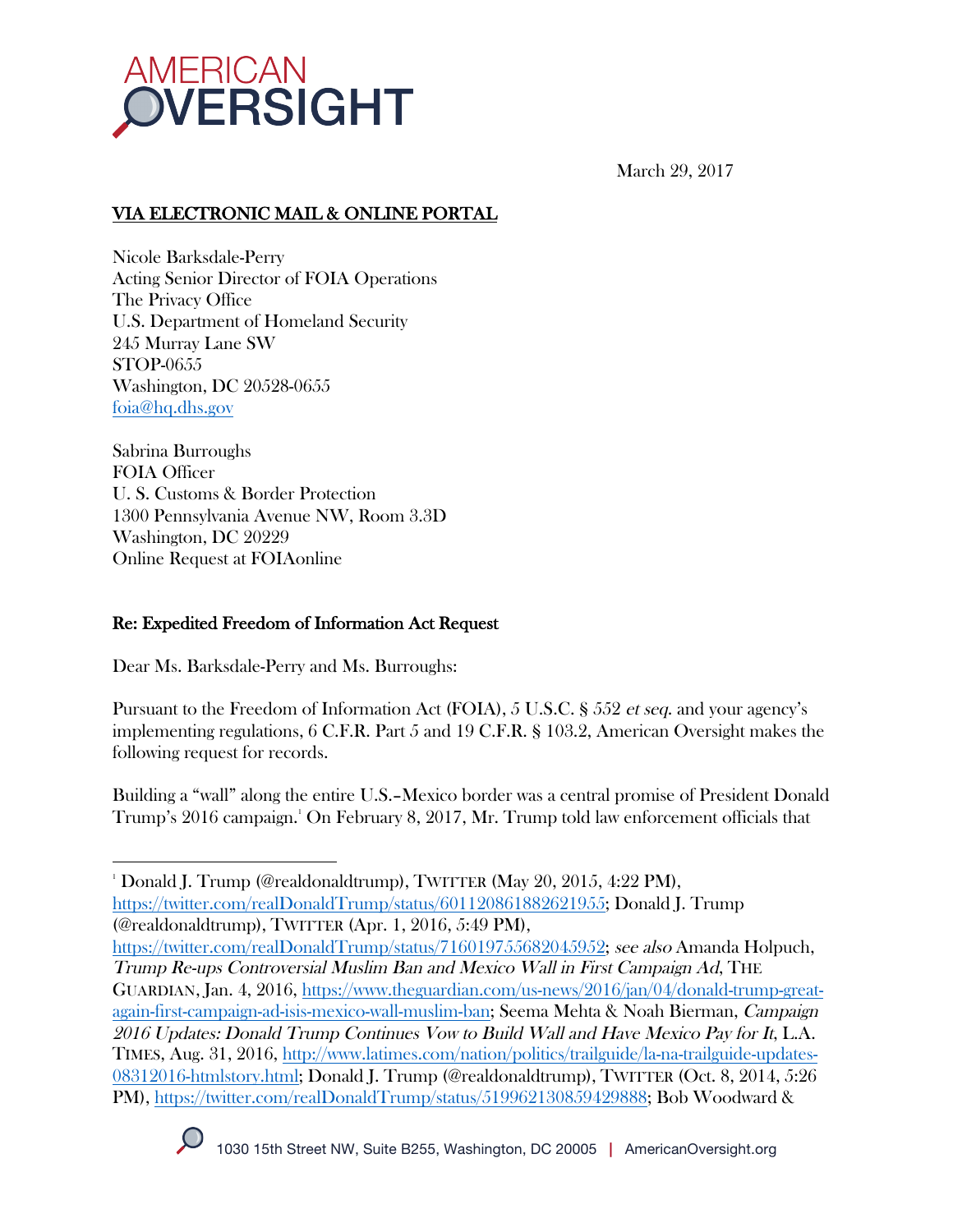design of the wall was already underway. 2 In prepared remarks for his joint address to Congress on February 28, Mr. Trump indicated that a schedule had been established for starting and completing the wall, and stated, "We will soon begin the construction of a great wall along our southern border. It will be started ahead of schedule and, when finished, it will be a very effective weapon against drugs and crime." 3

What has not been addressed in the president's statements is how the wall will take into account the Tohono O'odham Nation, the Native American tribe that has lived for centuries on the land through which the U.S.-Mexico border now runs. 4 The United States has an obligation to consult with tribal governments on this project,<sup>5</sup> and the public is entitled to know how the administration is ensuring indigenous voices are heard.

# Requested Records

American Oversight requests that the Department of Homeland Security and its component agencies (collectively "DHS") produce the following within twenty business days and seeks expedited review of this request for the reasons identified below:

> All analyses, memoranda, or reports regarding sovereign tribal land and the construction of a contiguous wall, fence, or other physical barrier along the U.S.- Mexico border.

Please provide all responsive records from November 8, 2016, through the date the search is conducted.

http://www.reuters.com/article/us-usa-trump-immigration-wall-exclusive-idUSKBN15O2ZN. 3 Donald Trump's Congress Speech, CNN.COM (Mar. 1, 2017, 12:54 AM),

http://www.cnn.com/2017/02/28/politics/donald-trump-speech-transcript-full-text/. 4

Samantha Schmidt, A 75-mile-wide Gap in Trump's Wall? A Tribe Says It Won't Let It Divide Its Land, WASH. POST, Nov. 15, 2016, https://www.washingtonpost.com/news/morningmix/wp/2016/11/15/a-75-mile-wide-gap-in-trumps-wall-a-tribe-says-it-wont-let-the-wall-divide-itsland/?utm\_term=.f93210ba566a.

 Robert Costa, Trump Reveals How He Would Force Mexico to Pay for Border Wall, WASH. POST, Apr. 5, 2016, https://www.washingtonpost.com/politics/trump-would-seek-to-block-moneytransfers-to-force-mexico-to-fund-border-wall/2016/04/05/c0196314-fa7c-11e5-80e4 c381214de1a3\_story.html?utm\_term=.7d6d9e7aac34.

<sup>&</sup>lt;sup>2</sup> Julia Edwards Ainsley, Exclusive - Trump Border 'Wall' to Cost \$21.6 Billion, Take 3.5 Years to Build: Internal Report, REUTERS.COM (Feb. 9, 2017, 10:05 PM),

 $^5$  See U.S. Dep't of the Interior, Bureau of Land Mgmt., BLM Manual 1780 Tribal RELATIONS, Ch. 1.3 – Introduction, Authority (Dec. 15, 2016),

https://www.blm.gov/sites/blm.gov/files/uploads/MS%201780.pdf (citing (1) "treaties between tribes and the United States," (2) nineteen statutes, (3) twenty-two regulations, (4) eight Executive Orders / Presidential Memoranda, (5) eight Orders from the Secretary of the Interior, and (6) three Departmental Manuals as legal support for the "government-to-government consultation process"); U.S. DEP'T OF THE INTERIOR, BUREAU OF LAND MGMT., Tribal Consultation,

https://www.blm.gov/services/tribal-consultation (last visited Mar. 28, 2017).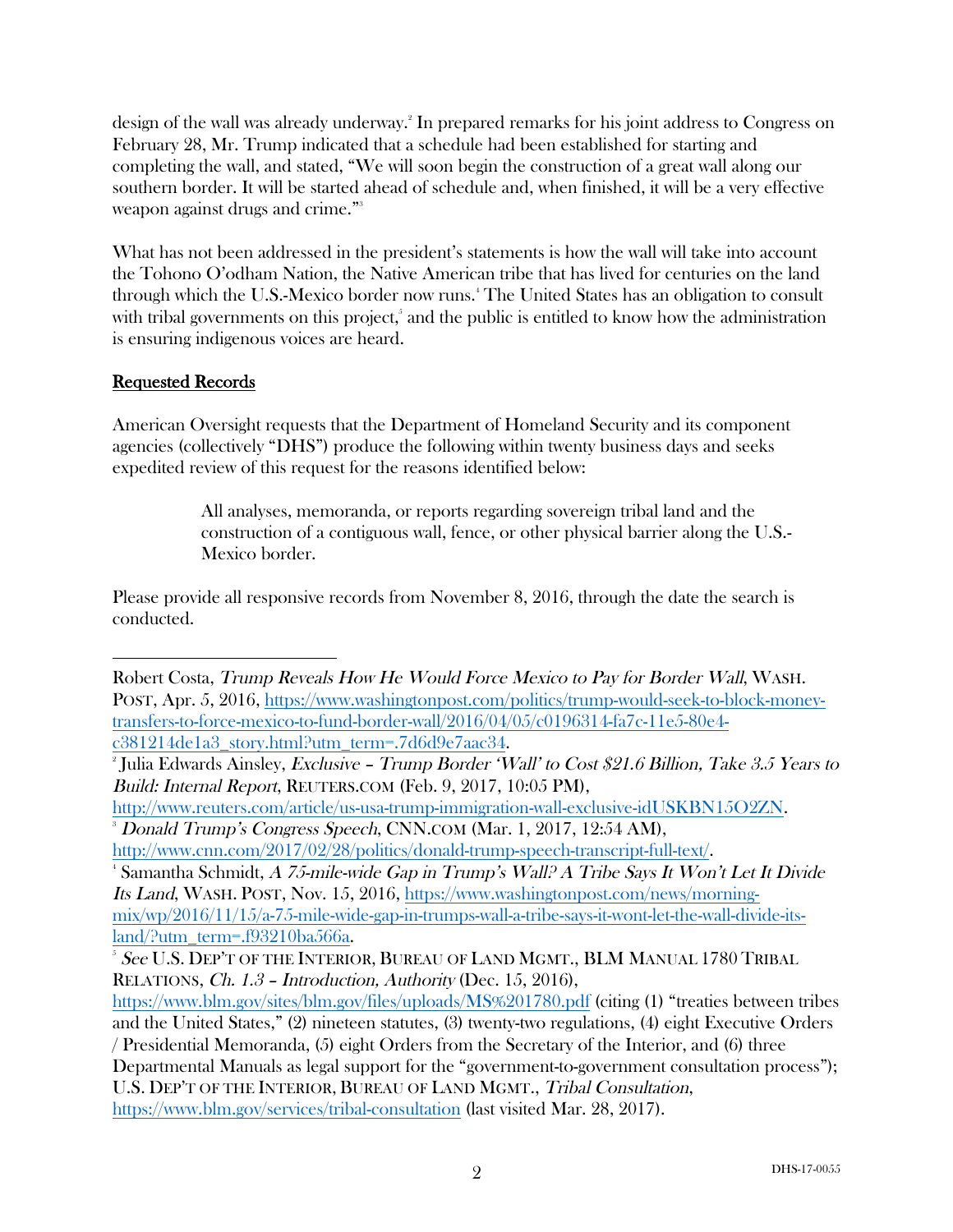In addition to the records requested above, American Oversight also requests records describing the processing of this request, including records sufficient to identify search terms used and locations and custodians searched and any tracking sheets used to track the processing of this request. If DHS uses FOIA questionnaires or certifications completed by individual custodians or components to determine whether they possess responsive materials or to describe how they conducted searches, we also request any such records prepared in connection with the processing of this request.

American Oversight seeks all responsive records regardless of format, medium, or physical characteristics. In conducting your search, please understand the terms "record," "document," and "information" in their broadest sense, to include any written, typed, recorded, graphic, printed, or audio material of any kind. We seek records of any kind, including electronic records, audiotapes, videotapes, and photographs, as well as letters, emails, facsimiles, telephone messages, voice mail messages and transcripts, notes, or minutes of any meetings, telephone conversations or discussions. Our request includes any attachments to these records. No category of material should be omitted from search, collection, and production.

Please search all records regarding agency business. You may not exclude searches of files or emails in the personal custody of your officials, such as personal email accounts. Records of official business conducted using unofficial systems or stored outside of official files is subject to the Federal Records Act and FOIA.<sup>6</sup> It is not adequate to rely on policies and procedures that require officials to move such information to official systems within a certain period of time; American Oversight has a right to records contained in those files even if material has not yet been moved to official systems or if officials have, through negligence or willfulness, failed to meet their obligations.<sup>7</sup>

In addition, please note that in conducting a "reasonable search" as required by law, you must employ the most up-to-date technologies and tools available, in addition to searches by individual custodians likely to have responsive information. Recent technology may have rendered DHS's prior FOIA practices unreasonable. In light of the government-wide requirements to manage information electronically by the end of 2016, it is no longer reasonable to rely exclusively on

  $\delta$  See Competitive Enter. Inst. v. Office of Sci. & Tech. Policy, 827 F.3d 145, 149–50 (D.C. Cir. 2016); cf. Judicial Watch, Inc. v. Kerry, 844 F.3d 952, 955—56 (D.C. Cir. 2016). 7

See Competitive Enter. Inst. v. Office of Sci. & Tech. Policy, No.  $14$ -cv-765, slip op. at 8 (D.D.C. Dec. 12, 2016) ("The Government argues that because the agency had a policy requiring [the official] to forward all of his emails from his [personal] account to his business email, the [personal] account only contains duplicate agency records at best. Therefore, the Government claims that any hypothetical deletion of the [personal account] emails would still leave a copy of those records intact in [the official's] work email. However, policies are rarely followed to perfection by anyone. At this stage of the case, the Court cannot assume that each and every work related email in the [personal] account was duplicated in [the official's] work email account." (citations omitted)).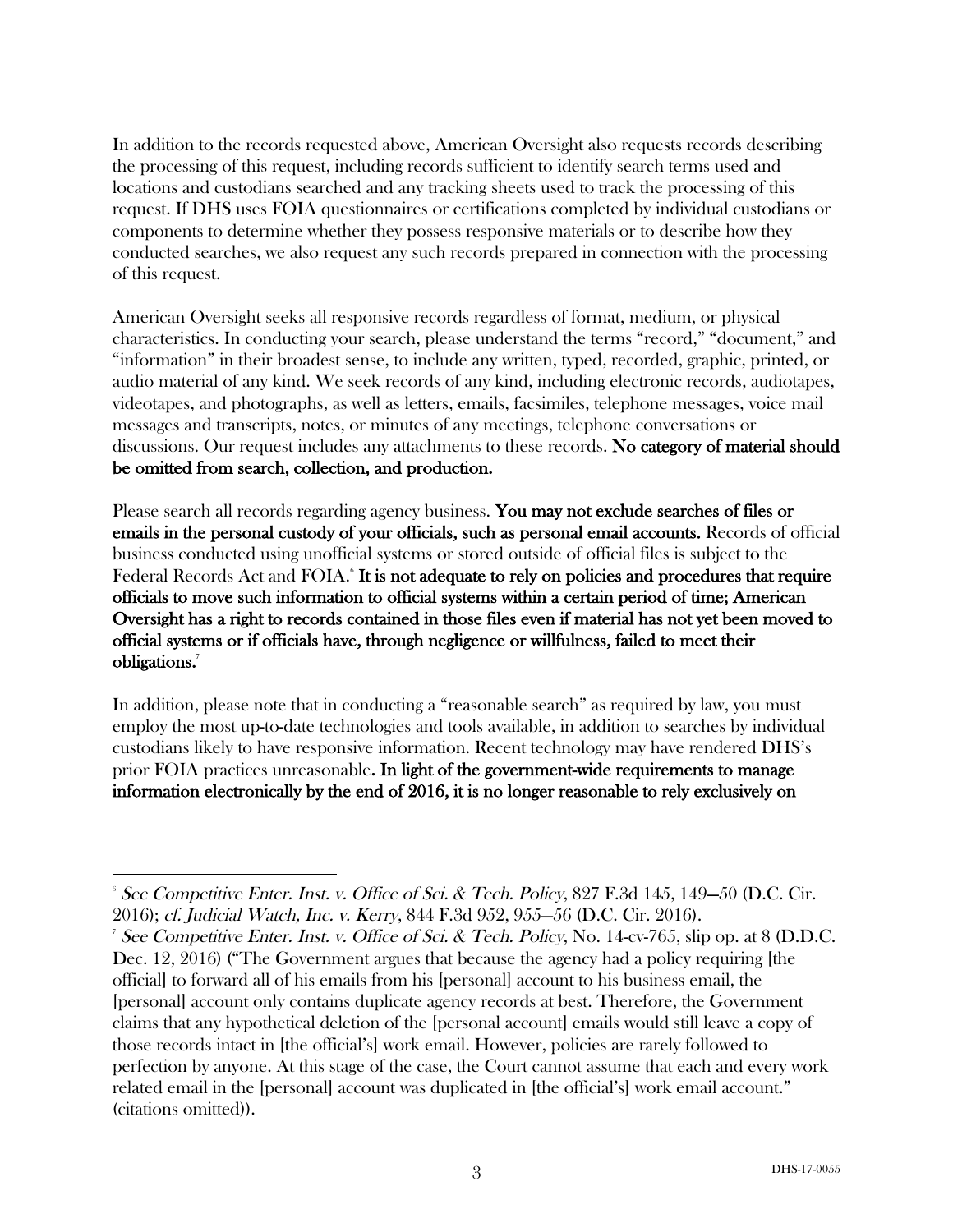custodian-driven searches.<sup>8</sup> Furthermore, agencies that have adopted the National Archives and Records Agency (NARA) Capstone program, or similar policies, now maintain emails in a form that is reasonably likely to be more complete than individual custodians' files. For example, a custodian may have deleted a responsive email from his or her email program, but DHS's archiving tools would capture that email under Capstone. Accordingly, American Oversight insists that DHS use the most up-to-date technologies to search for responsive information and take steps to ensure that the most complete repositories of information are searched. American Oversight is available to work with you to craft appropriate search terms. However, custodian searches are still required; agencies may not have direct access to files stored in .PST files, outside of network drives, in paper format, or in personal email accounts.

Under the FOIA Improvement Act of 2016, agencies must adopt a presumption of disclosure, withholding information "only if . . . disclosure would harm an interest protected by an exemption" or "disclosure is prohibited by law."9 If it is your position that any portion of the requested records is exempt from disclosure, American Oversight requests that you provide an index of those documents as required under Vaughn v. Rosen, 484 F.2d 820 (D.C. Cir. 1973), cert. denied, 415 U.S. 977 (1974). As you are aware, a *Vaughn* index must describe each document claimed as exempt with sufficient specificity "to permit a reasoned judgment as to whether the material is actually exempt under FOIA."<sup>10</sup> Moreover, the *Vaughn* index "must describe each document or portion thereof withheld, and for each withholding it must discuss the consequences of disclosing the sought-after information."11 Further, "the withholding agency must supply 'a relatively detailed justification, specifically identifying the reasons why a particular exemption is relevant and correlating those claims with the particular part of a withheld document to which they apply.'"<sup>12</sup>

In the event some portions of the requested records are properly exempt from disclosure, please disclose any reasonably segregable non-exempt portions of the requested records. If it is your position that a document contains non-exempt segments, but that those non-exempt segments are so dispersed throughout the document as to make segregation impossible, please state what portion of the document is non-exempt, and how the material is dispersed throughout the document.13 Claims of nonsegregability must be made with the same degree of detail as required for claims of exemptions in a *Vaughn* index. If a request is denied in whole, please state specifically that it is not reasonable to segregate portions of the record for release.

 

<sup>8</sup> Presidential Memorandum—Managing Government Records, 76 Fed. Reg. 75,423 (Nov. 28, 2011), https://obamawhitehouse.archives.gov/the-press-office/2011/11/28/presidentialmemorandum-managing-government-records; Office of Mgmt. & Budget, Exec. Office of the President, Memorandum for the Heads of Executive Departments & Independent Agencies, "Managing Government Records Directive," M-12-18 (Aug. 24, 2012), https://www.archives.gov/files/records-mgmt/m-12-18.pdf.

 $\degree$  FOIA Improvement Act of 2016 § 2 (Pub. L. No. 114–185).

 $10^{\circ}$  Founding Church of Scientology v. Bell, 603 F.2d 945, 949 (D.C. Cir. 1979).

 $11$  King v. U.S. Dep't of Justice, 830 F.2d 210, 223–24 (D.C. Cir. 1987) (emphasis in original).

 $12$  Id. at 224 (citing Mead Data Central, Inc. v. U.S. Dep't of the Air Force, 566 F.2d 242, 251 (D.C. Cir. 1977)).

 $13$  Mead Data Central, 566 F.2d at 261.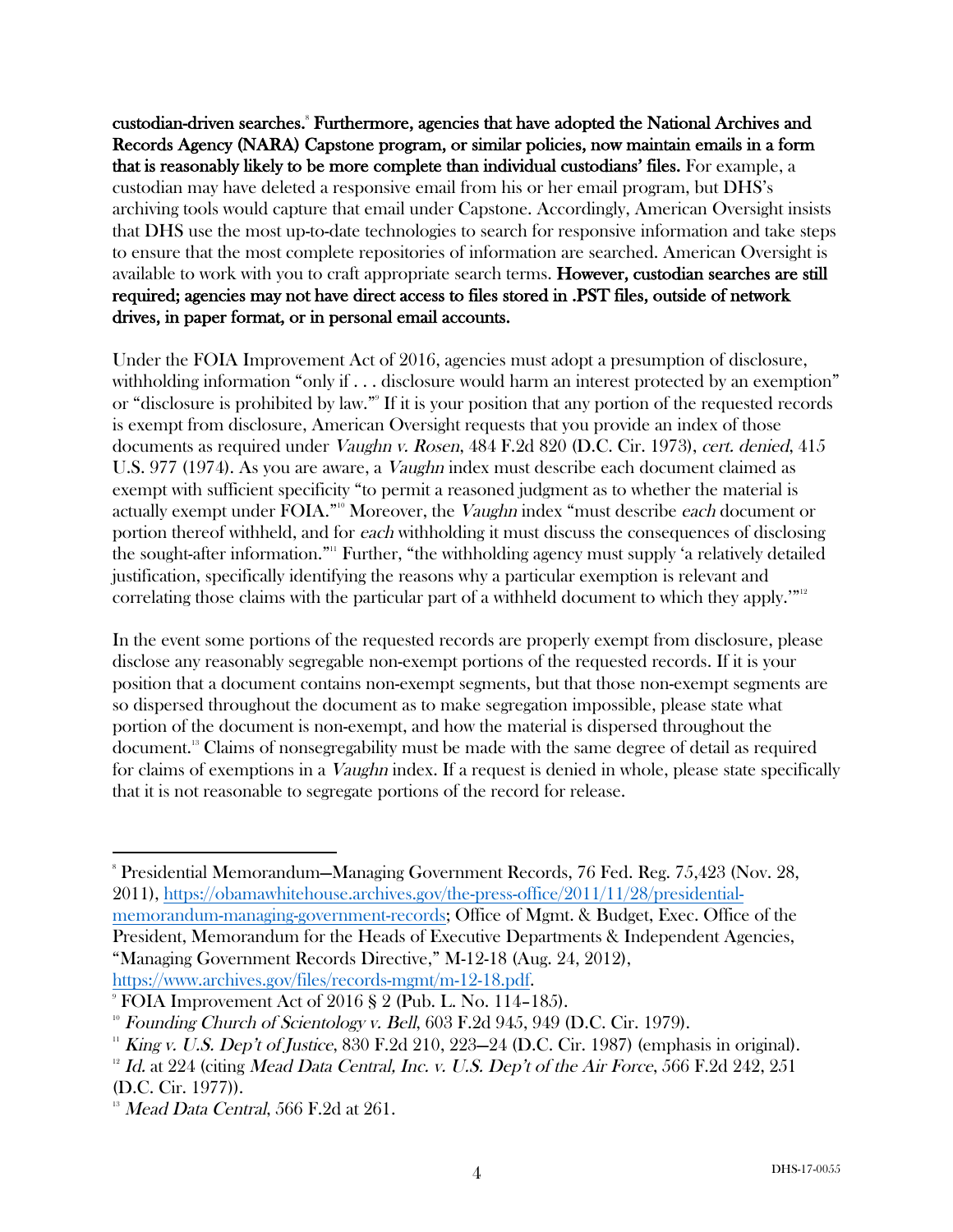You should institute a preservation hold on information responsive to this request. American Oversight intends to pursue all legal avenues to enforce its right of access under FOIA, including litigation if necessary. Accordingly, DHS is on notice that litigation is reasonably foreseeable.

To ensure that this request is properly construed, that searches are conducted in an adequate but efficient manner, and that extraneous costs are not incurred, American Oversight welcomes an opportunity to discuss its request with you before you undertake your search or incur search or duplication costs. By working together at the outset, American Oversight and DHS can decrease the likelihood of costly and time-consuming litigation in the future.

Where possible, please provide responsive material in electronic format by email or in PDF or TIF format on a USB drive. Please send any responsive material being sent by mail to American Oversight, 1030  $15^{\circ}$  Street, NW, Suite B255, Washington, DC 20005. If it will accelerate release of responsive records to American Oversight, please also provide responsive material on rolling basis.

# Fee Waiver Request

In accordance with 5 U.S.C. §  $552(a)(4)(A)(iii)$  and 6 C.F.R. §  $5.11(k)$ , American Oversight requests a waiver of fees associated with processing this request for records. The subject of this request concerns the operations of the federal government, and the disclosures will likely contribute to a better understanding of relevant government procedures by the general public in a significant way.<sup>14</sup> Moreover, the request is primarily and fundamentally for non-commercial purposes.<sup>15</sup>

American Oversight requests a waiver of fees because disclosure of the requested information is "in the public interest because it is likely to contribute significantly to public understanding" of government." <sup>16</sup> The land of the Tohono O'odham has previously been at the center of wallconstruction conversations, both as it relates to respecting tribal land and to securing the U.S. border across sovereign territory. <sup>17</sup> The requested records will meaningfully inform the public's understanding of the consultation that is occurring for the current border project, a subject that is

borderwreakshavocwithlivesofanindigenousdesertpeople.html; Tim Murphy, Tribe Says Border Fence Restricts Sacred Rites, USA TODAY, July 15, 2008,

  $146$  C.F.R. § 5.11(k)(1)(i).

 $15$  6 C.F.R. § 5.11(k)(1)(ii).

<sup>&</sup>lt;sup>16</sup> 6 C.F.R. § 5.11(k)(1)(i); 6 C.F.R. § 5.11(k)(2)(i)-(iv).

<sup>&</sup>lt;sup>17</sup> Tim Gaynor, *Indians Complain Graves Dug up for Border Fence*, REUTERS, June 24, 2007, http://www.reuters.com/article/us-security-usa-indians-idUSN2216828020070624; Kate Kilpatrick, U.S.-Mexico Border Wreaks Havoc on Lives of an Indigenous Desert Tribe, AL JAZEERA AMERICA (May 25, 2014, 5:00 AM), http://america.aljazeera.com/articles/2014/5/25/us-mexico-

http://usatoday30.usatoday.com/news/religion/2008-07-15-tribe-border\_N.htm; Byron Pitts & Dan Lieberman, In Efforts to Secure U.S.-Mexico Border, Ariz. Native Americans Feel Caught in the Middle, ABC NEWS, June 27, 2013, http://abcnews.go.com/US/efforts-secure-us-mexico-borderariz-native-americans/story?id=19496394.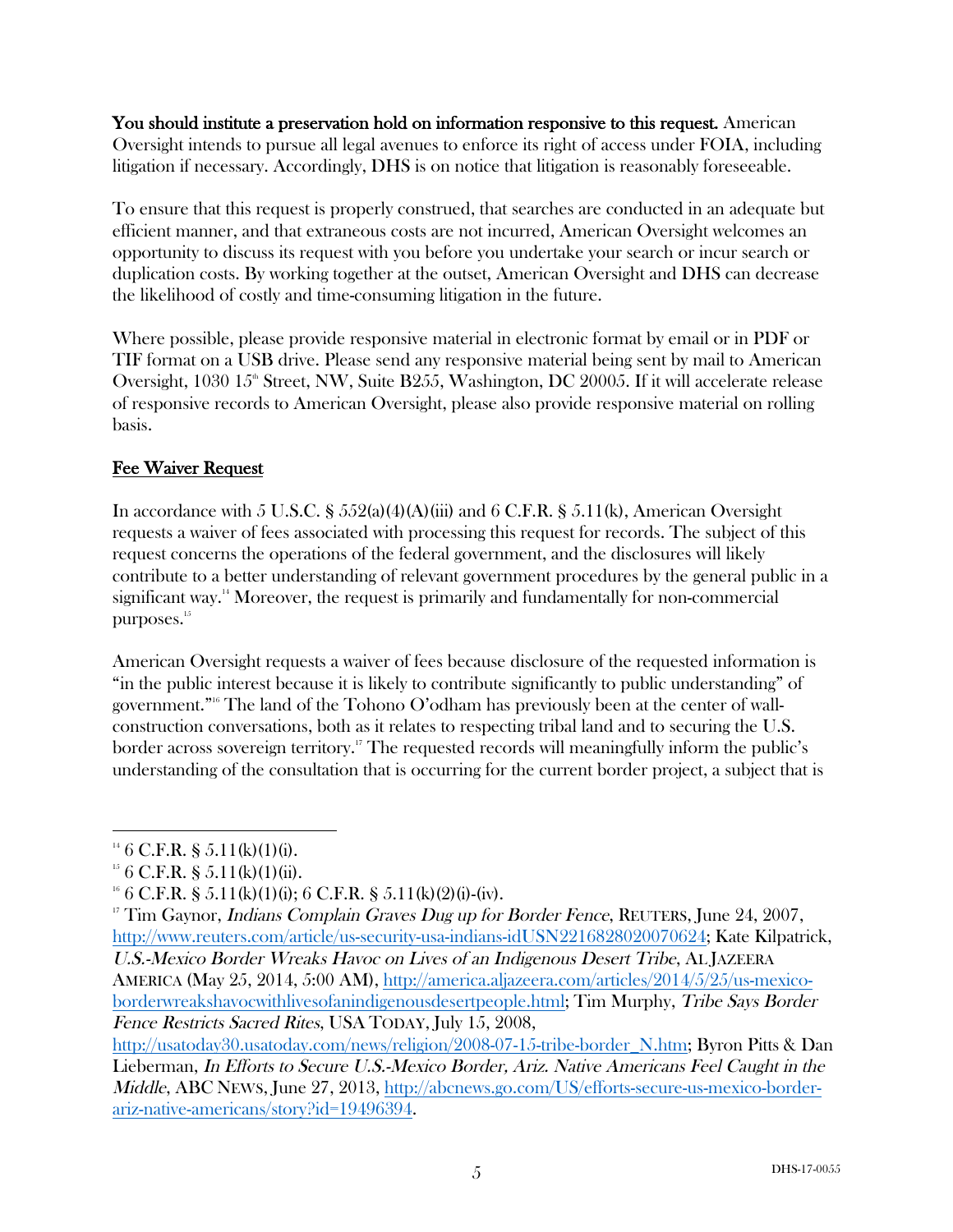of significant interest not only to the 30,000 members of the Tohono O'odham Nation but also to the American public as a whole. $18$ 

This request is primarily and fundamentally for non-commercial purposes.<sup>19</sup> As a  $501(c)(3)$ nonprofit, American Oversight does not have a commercial purpose and the release of the information requested is not in American Oversight's financial interest. American Oversight's mission is to promote transparency in government, to educate the public about government activities, and to ensure the accountability of government officials. American Oversight will use the information gathered, and its analysis of it, to educate the public through reports, press releases, or other media. American Oversight will also make materials it gathers available on our public website and promote their availability on social media platforms, such as Facebook and Twitter.<sup>20</sup> This particular FOIA request is part of a public project conducted by American Oversight called "Audit the Wall," where the organization is gathering and analyzing information and commenting on public releases of information related to the administration's proposed construction of a barrier along the U.S.-Mexico border. $21$ 

Accordingly, American Oversight qualifies for a fee waiver.

### Application for Expedited Processing

 

Pursuant to 5 U.S.C. §  $552(a)(6)(E)(1)$  and 6 C.F.R. § 5.5(e), American Oversight requests that DHS expedite the processing of this request.

<sup>18</sup> Associated Press, Tribu de Arizona Protesta Contra Muro Fronterizo de Trump, HOUS. CHRON., Mar. 23, 2017, http://www.chron.com/espanol/news/article/Tribu-de-Arizona-protestacontra-muro-fronterizo-11023393.php; Carolyn Dryer, Tohono O'odham Nation Border with Mexico Most Important Issue, GLENDALE STAR, Mar. 16, 2017, http://www.glendalestar.com/news/article\_338996c2-083f-11e7-93fe-1f20ca5e7391.html; Carrie Jung, Tohono O'odham Nation Tribal Leaders Say Wall with Mexico Will Not Be Built on Their Land, KJZZ 91.5 (NOV. 14, 2016, 6:46 PM), http://kjzz.org/content/394973/tohono-oodhamnation-tribal-leaders-say-wall-mexico-will-not-be-built-their-land; Dianna M. Náñez, Tohono O'odham Tribal Members Opposing Trump's Border Wall Take Fight to McCain, ARIZ. REPUBLIC, Mar. 23, 2017, http://www.azcentral.com/story/news/politics/borderissues/2017/03/23/tohono-oodham-trump-border-wall/99550594/; Jacelle Ramon-Sauberan, Trump's Border Wall Builds Apprehension Across Tohono O'odham Nation, INDIAN COUNTRY MEDIA NETWORK, Feb. 9, 2017, https://indiancountrymedianetwork.com/news/politics/trumpsborder-wall-builds-apprehension-across-tohono-oodham-nation/; Fernanda Santos, Border Wall Would Cleave Tribe, and Its Connection to Ancestral Land, N.Y. TIMES, Feb. 20, 2017, https://www.nytimes.com/2017/02/20/us/border-wall-tribe.html.

 $19^{\circ}$  6 C.F.R. § 5.11(k)(1)(ii); 6 C.F.R. § 5.11(k)(3)(i)-(ii).

 $20$ <sup>20</sup> American Oversight currently has over 9,600 followers on Facebook, and over 7,200 on Twitter. American Oversight, FACEBOOK, https://www.facebook.com/weareoversight/ (last visited Mar. 28, 2017); American Oversight (@weareoversight), TWITTER (last visited Mar. 28, 2017).

<sup>&</sup>lt;sup>21</sup> Audit the Wall, AMERICAN OVERSIGHT, www.auditthewall.org (last visited Mar. 27, 2017).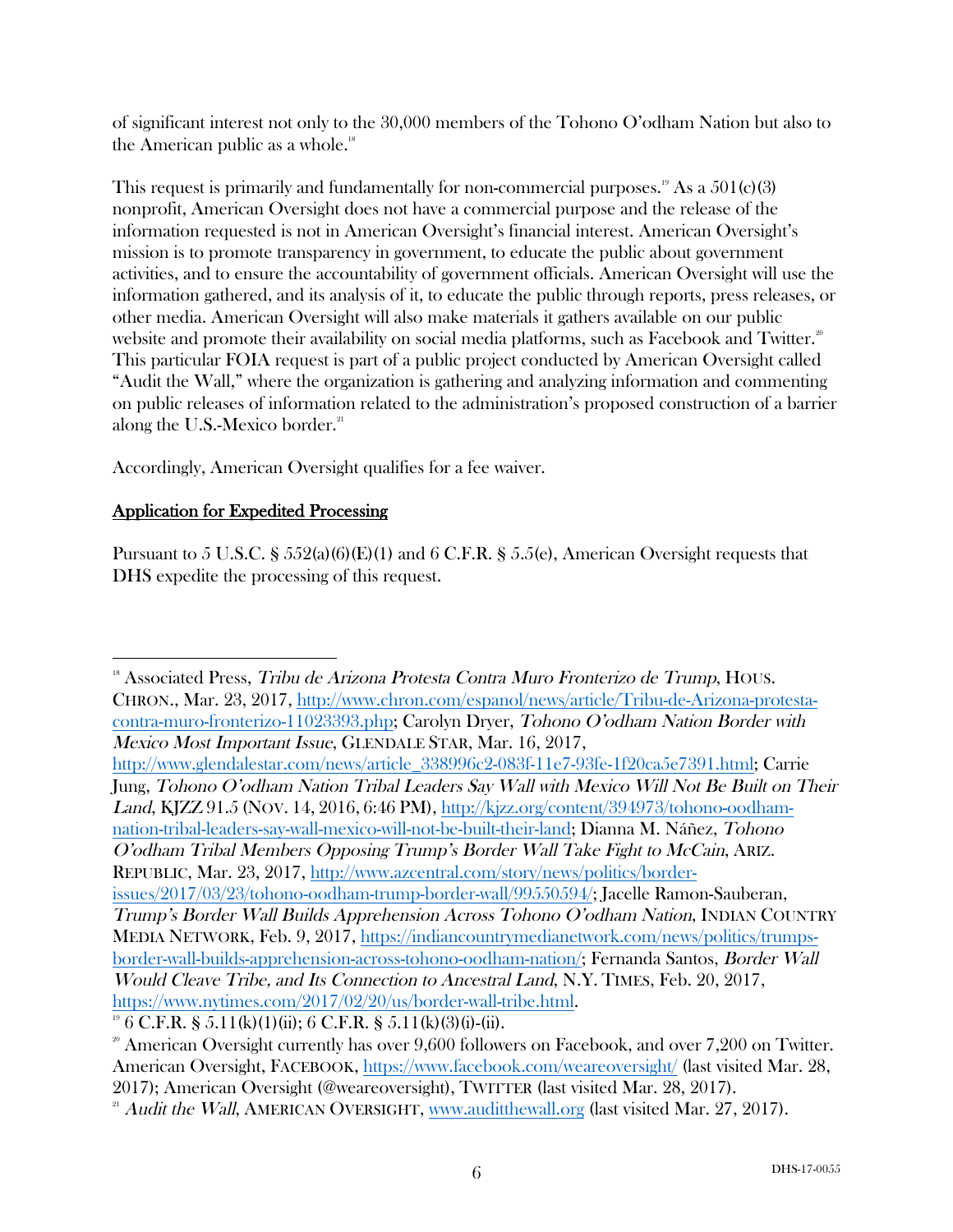I certify to be true and correct to the best of my knowledge and belief, that there is widespread and exceptional media interest and there exist possible questions about the government's integrity, which affect public confidence. Media reports indicate funding for the wall could begin to be appropriated as soon as next month." Despite not having secured funding, DHS has already issued its request for proposals with responses due today, less than two weeks after the RFP was released. <sup>23</sup> News stories about the wall are published on a daily basis, <sup>24</sup> and the opposition of the Tohono O'odham to Mr. Trump's wall has been extensively covered in the media.<sup>25</sup> A multibillion-dollar construction project directed and financed by the federal government using tax dollars on an accelerated timeline is a quintessential example of "[a] matter of widespread and

 

 $^{22}$  Manu Raju et al., *Trump Asking Congress, not Mexico, to Pay for Border Wall*, CNN.COM (Jan. 6, 2017, 2:11 PM), http://www.cnn.com/2017/01/05/politics/border-wall-house-republicansdonald-trump-taxpayers/.<br><sup>23</sup> FED. BUS. OPPORTUNITIES, Solicitation No. 2017-JC-RT-0001,

https://www.fbo.gov/index?s=opportunity&mode=form&tab=core&id=dd3bb84fde638f0add2d1bf6 560da6b5&\_cview=1 (last visited Mar. 20, 2017). See, e.g., Dan Frosch, Bidding Process for U.S. Border-Wall Construction Begins, WALL ST. J., Mar. 18, 2017,

https://www.wsj.com/articles/bidding-process-for-u-s-border-wall-construction-begins-1489869241; accord Kriston Capps, Almost 200 Firms Have Bid to Build Trump's Border Wall, GOV'T EXEC., Feb. 28, 2017, http://www.govexec.com/contracting/2017/02/almost-200-firms-have-bid-buildtrumps-border-wall/135754/ ("The extreme haste of the government's procurement process is matched only by the breakneck speed with which the government plans to build the wall.").  $24$  See, e.g., Associated Press, Trump Wants to Build 30-foot-high Wall at Mexican Border, CNBC (Mar. 19, 2017, 6:22 AM), http://www.cnbc.com/2017/03/19/trump-wants-to-build-30-foot-highwall-at-mexican-border.html; Associated Press, Mexico: Companies Should Examine Consciences on Border Wall, WASH. POST, Mar. 17, 2017, https://www.washingtonpost.com/business/mexicocompanies-should-examine-consciences-on-border-wall/2017/03/17/7b44efbe-0b84-11e7-bd19 fd3afa0f7e2a\_story.html?utm\_term=.3856c7740956; Kriston Capps, The Firm that Built the Border Fence Isn't Interested in the Border Wall, GOV'T EXEC., Mar. 10, 2017, http://m.govexec.com/contracting/2017/03/firm-built-border-fence-isnt-interested-borderwall/136060/?oref=m-ge-river; Kriston Capps, Trump's Border Wall Won't Be a Wall, GOV'T EXEC., Mar. 16, 2017, http://m.govexec.com/contracting/2017/03/trumps-border-wall-wont-bewall/136211/?oref=m-ge-river; Melissa del Bosque, Texans Receive First Notices of Land Condemnation for Trump's Border Wall, TEXAS OBSERVER, Mar. 14, 2017, https://www.texasobserver.org/texas-border-wall-mexico-condemnation-letter/; Frosch, supra note 23; T. Christian Miller, The First Brick in the Wall: Trump's Promised Mexican Border Is Starting to Turn Into Reality, SALON (Mar. 20, 2017, 8:00 AM), http://www.salon.com/2017/03/20/the-first-brick-in-the-wall-trumps-promised-mexican-border-isstarting-to-turn-into-reality\_partner/. <sup>25</sup> Associated Press, supra note 18; Whitney Clark, Indivisible Tohono Holds Gathering Outside of

Senator McCain's Office, KGUN9 (Mar. 24, 2017, 10:30 AM), http://www.kgun9.com/news/localnews/indivisible-tohono-holds-gathering-outside-of-senator-mccains-office; Dryer, supra note 18; Jung, supra note 18; Náñez, supra note 18; Ramon-Sauberan, supra note 18; Santos, supra note 18; Schmidt, supra note 4.